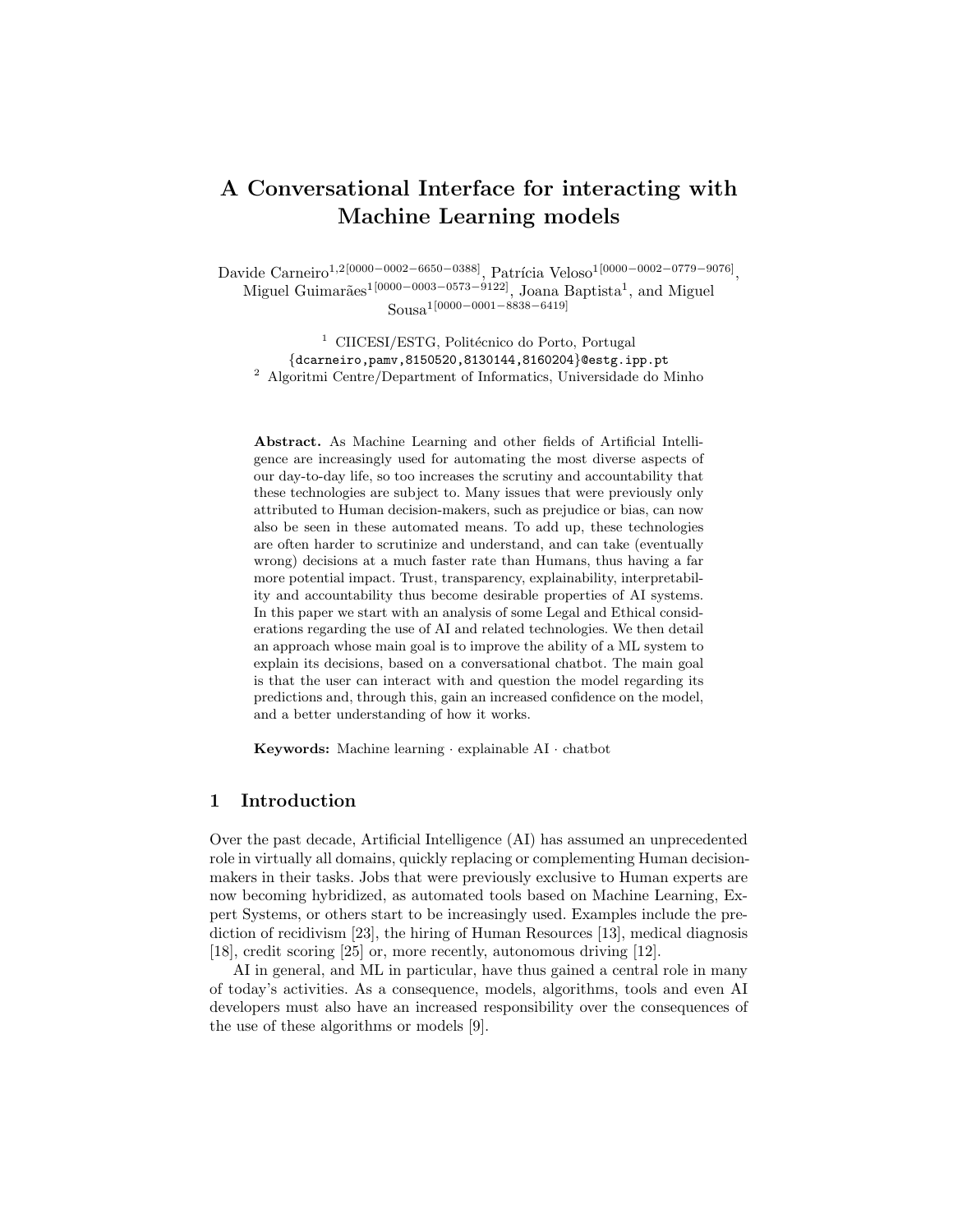One of the main causes for concerns comes from the automated nature of these approaches, combined with their far greater decision speed when compared with Humans. Indeed, if a Human practitioner is making a certain mistake in their decisions, they can only do so much harm, in the sense that Humans make decisions at a relatively slow rate. Automated tools, on the other hand, can make thousands or millions of decisions while a Human makes a single one, thus risking having much far-reaching consequences.

Moreover, Human decisions tend to be easier to scrutinize. Either because they are made at a slower pace (thus giving more time for an analysis), because they can easily come with a justification from the decision-maker, or because Human decision-makers are more restricted in their actions by legislation or other limits, which they consciously acknowledge.

Automated decisions are also often deemed better in the sense that they are thought to be free of prejudice or bad intentions. Indeed, there is no such thing as a good or bad intention or motivation in autonomous agents, as there may be in Human decision making. However, this does not mean that autonomous decisions are free from prejudice or other vices. Frequently, models end up showing just the same prejudices that we find in Human actions, as these were there in some point of the process, namely when collecting or selecting data. Recent examples include the existence of racism in the prediction of recidivism by the COMPAS model [23], or the sexist decisions of Amazon's hiring algorithm which favored male candidates over female ones [13].

All these challenges are becoming increasingly worrying in a time in which models grow in complexity. Indeed, most of today's models can be classified as black-box models, in the sense that they are so complex or opaque that it is nearly impossible for a Human to understand how a model works, to predict its behavior, or even to understand the reasons for a single prediction. In these conditions, it becomes increasingly difficult for a Human to debug a model and understand if and when its predictions have some prejudice, bias or any other undesirable property.

Given this current state of affairs, new methods are needed to better explain the inner workings of ML models, so that the quality of their decisions can be more efficiently monitored, not only in statistical terms but also under principles such as transparency, equality or justice.

This paper provides a brief analysis of the Ethical and Legal framework under which autonomous agents with decision responsibilities should operate. We then describe a new approach for ML interpretability and explainability that uses a proxy explainable model together with a conversational chatbot, to allow a Human to interact with an existing ML model and obtain explanations that allow to better understand its prediction.

While the proposed approach is independent of the domain or of the underlying model used, we describe a case study in which the current work is being developed, in the context of Tax Fraud detection in Portugal. In the context of the NEURAT project (Intelligent Digital Audit Knowledge Base Engine), an interactive Machine Learning system has been developed, that gradually learns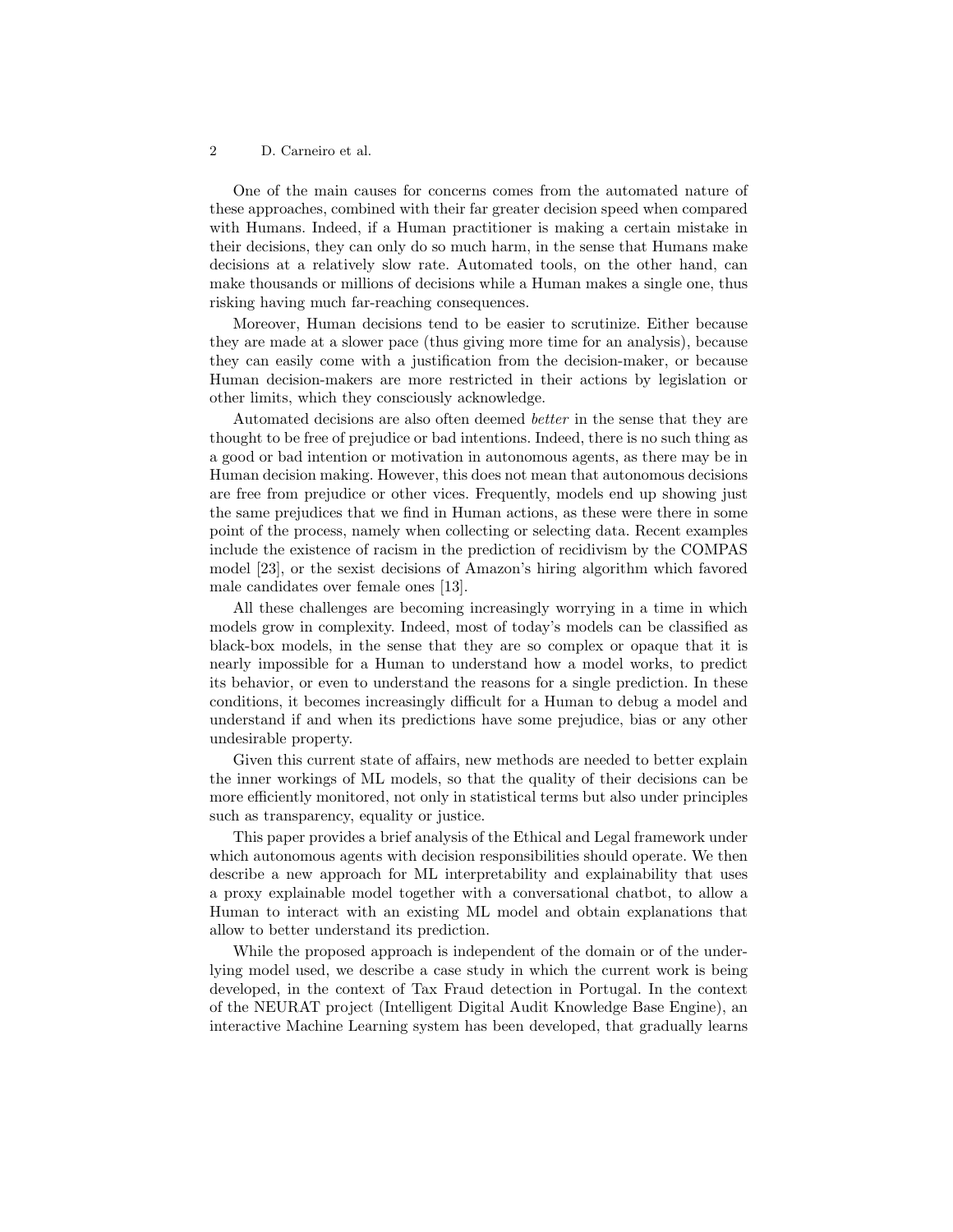from the actions of the auditors (further described in Section 4). This is one of the many examples in which the user (Auditor) is generally not an expert in Machine Learning, but still will need to look at a prediction of a model and take a decisions (partially) based on it. The goal of this work is to increase the transparency of the system and, consequently, the trust of the user on the system, by improving the ability of the system provide explanations in a way that meet each users' information needs.

# 2 Legal and Ethical considerations

## 2.1 Ethical Principles

When it comes to Ethical considerations regarding AI, many different aspects can be analyzed. It can be argued that Ethic considerations should be present in every step of the process, from data creation to data storage and destruction. In this section we analyze ethical implications at three different levels: at the data level, at the model training level, and at the model evaluation level.

At the bottom there are the so-called Data Ethics, which can be seen as the analysis of the ethical implications that decisions at the data-level have [5].

In this level, one of the most frequently found problems is bias in data. Data bias happens when a given set of data is not representative of the actual phenomenon being studied. There may be multiple reasons for the occurrence of data bias [24]. It may happen due to the small size of the dataset, that may just not be large enough to capture the entirety of the phenomenon, and is thus unrepresentative. In these cases, only a part of the patterns will be represented in the data. Another frequent reason is that data collection/selection/curation processes are often controlled or defined by Humans. The prejudice or bias of Humans will often pass on to the collected data, most of the times unconsciously, because certain variables or instances were left out or deliberately removed. These forms of bias constitute what can be called as Selection Bias.

Nonetheless, other forms of bias exist. When data is obtained from online sources, namely social networks, the so-called Response Bias may occur [15]. This happens when data comes from few or unrepresentative data sources, like when a small group of users (and thus unrepresentative) produces most of the data.

While other sources and types of bias may exist, they result in the same problem: biased data will constitute a biased representation of the phenomenon, which will in turn result in biased decision models that may eventually be unethical, namely by discriminating against certain groups.

Data bias may go unnoticed for several reasons. Frequently, it is due to lack of transparency, caused by poor data quality or by leaving out certain variables due to privacy requirements. Thus, transparency often clashes with other equally important principles such as privacy and security. Other times, data is proprietary, which prevents third parties from accessing it and look for problems. In any case, data transparency is critical in the era of big data and the massive use of deep learning techniques [5].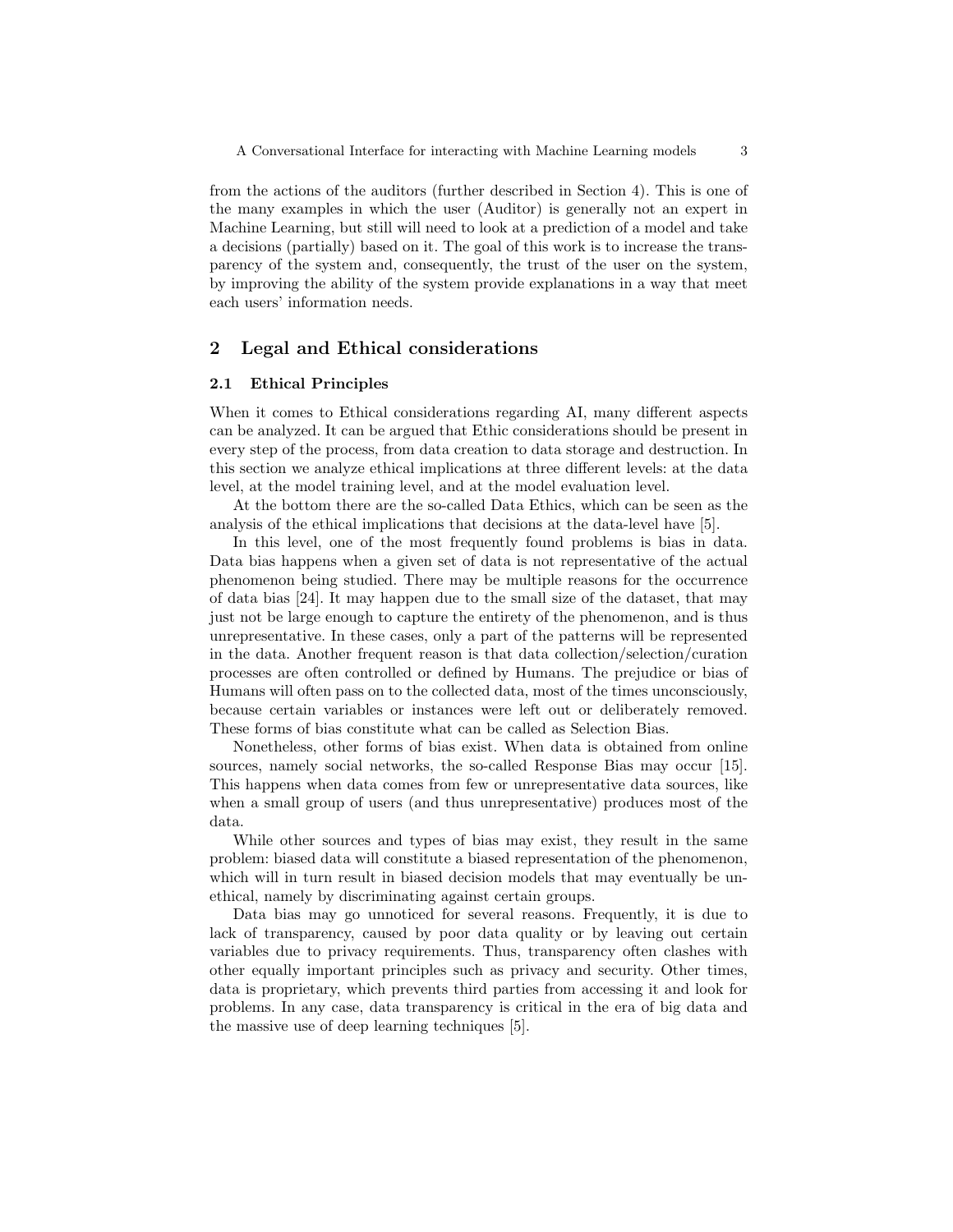Ethics are also paramount when training a model. One of the most fundamental issues is related with the use of complex models, which are difficult to explain and understand: the so-called black box models. Unfortunately, there is a trade-off between accuracy and explainability: the most accurate models (which also tend to be the most complex ones) are also the ones that are harder to explain. This means that when explainability is a requirement, accuracy is often sacrificed. The best example of this duality can be found in Deep Learning models [16].

Deep Learning predictions, as those of other models, can always be explained by providing all the computations that led to the model or to a particular prediction. The sheer complexity of this, however, prevents us from actually being able to use that information to understand the model or its predictions. A distinction must thus also be established between explainability and interpretability: the former being the ability of the model to explain itself, and the latter the ability of the Human to understand the explanation. One can only solve this problem by addressing both sides.

Understanding a model is however more difficult than understanding a single prediction. This complexity then becomes a matter of trust: how can we fully trust a model that we do not understand? This is sill more relevant in critical domains, such as with self-driving cars. These have been shown to be easily tricked by simple changes in images that would never trick a Human driver, for instance by placing small stickers on road signs. Moreover, the way their behavior is affected is completely unpredictable, because we do not understand how the models work, and autonomous cars have been shown to drive above speed limits, swerve into the wrong lane or simply ignoring street signs.

Finally, Ethical problems can also come from the way we evaluate models. Typically, a ML model is evaluated on a so-called hold-out dataset, that is, a set of data drawn from the same source but not used during training, to properly evaluate the ability of the model to generalize. Common metrics include the root-mean-square error, accuracy, precision, recall, f1-score, AUC curve, among others.

The hold-out dataset, however, can suffer from the same problems of the training data. Namely, it can also be biased or unrepresentative. Thus, the exact same model can be deemed good or bad (both statistically or Ethically) depending on the data it is evaluated on, or on the metrics selected (e.g. metrics such as accuracy are often misleading when others such as precision or recall are not considered).

Understanding the roots and biases of data, model and algorithms allows us to evaluate the idea of a transparency requirement. An effective transparency would need to offer an explanation that is very useful [8]. Improper use of data and algorithms may lead to discrimination, wrong decisions, and other adverse effects [5].

Transparency is also a predisposition for accountability [7]. But, the ideal of transparency raises several questions: what exactly needs to be revealed to the data subject? How detailed does the explanation have to be? [7].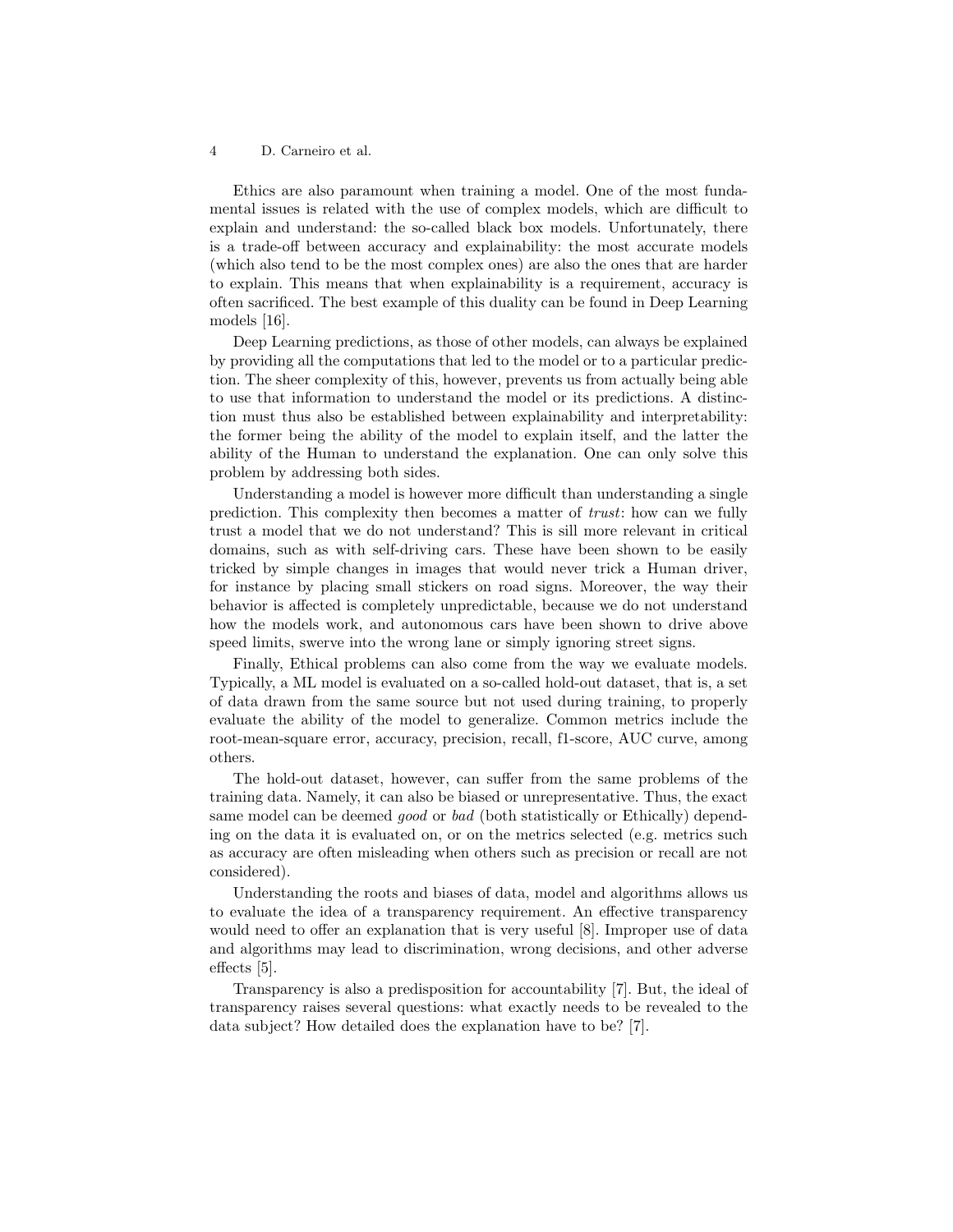A Conversational Interface for interacting with Machine Learning models  $5$ 

In the context of AI systems, the main ethical principles are: (i) respect for human autonomy; (ii) prevention of harm; (iii) fairness; and (iv) explicability  $|10|$ .

These principles must be translated into concrete requirements to achieve Trustworthy AI, so, we have [10]: (i) human agency and oversight; (ii) technical robustness and safety; (iii) privacy and data governance; (iv) transparency; (v) diversity, non-discrimination and fairness; (vi) societal and environmental wellbeing; (vii) Accountability, including auditability, minimisation and reporting of negative impact, trade-offs and redress.

AI technology can provide sufficient transparency in explaining how AI decisions are made [20]. Transparency can often be achieved through retrospective analysis of the technology's operations [20]. Sometimes, transparency can be more challenging, even limiting the use of some AI technologies such as neural networks [20].

Transparency concerns are driven by a certain logic: observation produces insights which create the knowledge required to govern and hold systems accountable [1]. The more facts revealed, the more truth that can be known through a logic of accumulation [1]. The more that is known about a system's inner workings, the more defensibly it can be governed and held accountable [1].

However, there are some limits of the transparency ideal, as follows: transparency can be disconnected from power; transparency can be harmful; transparency can intentionally occlude; transparency can create false binaries; transparency can invoke neoliberal models of agency; transparency does not necessarily build trust; transparency entails professional boundary work; transparency can privilege seeing over understanding; transparency has technical limitations; transparency has temporal limitations [1].

Among the obstacles to algorithmic transparency, we have: (i) technical obstacles; (ii) intellectual property obstacles; and (iii) state secrets and other confidential information of state authorities [7].

Fundamental rights are a basis for Trustworthy AI. In this particular, we refer to: respect for human dignity; freedom of the individual; respect for democracy, justice and the rule of law; equality, non-discrimination and solidarity; as well as citizens' rights [10]. The fundamental rights upon which the EU are founded and directed towards ensuring respect for the freedom and autonomy of human beings [10].

## 2.2 Explainability

Explanation has been a central feature of AI systems for legal reasoning since their inception [4]. Paradigms underlying this problem fall within the so-called eXplainable AI (XAI) field, which is widely acknowledged as a crucial feature for the practical deployment of AI models [3].

AI researchers and practitioners have focused their attention on explainable AI to help them better trust and understand models at scale [2]. Explainability is a prerequisite for building trust and adoption of AI systems in high stakes domains requiring reliability and safety such as healthcare and automated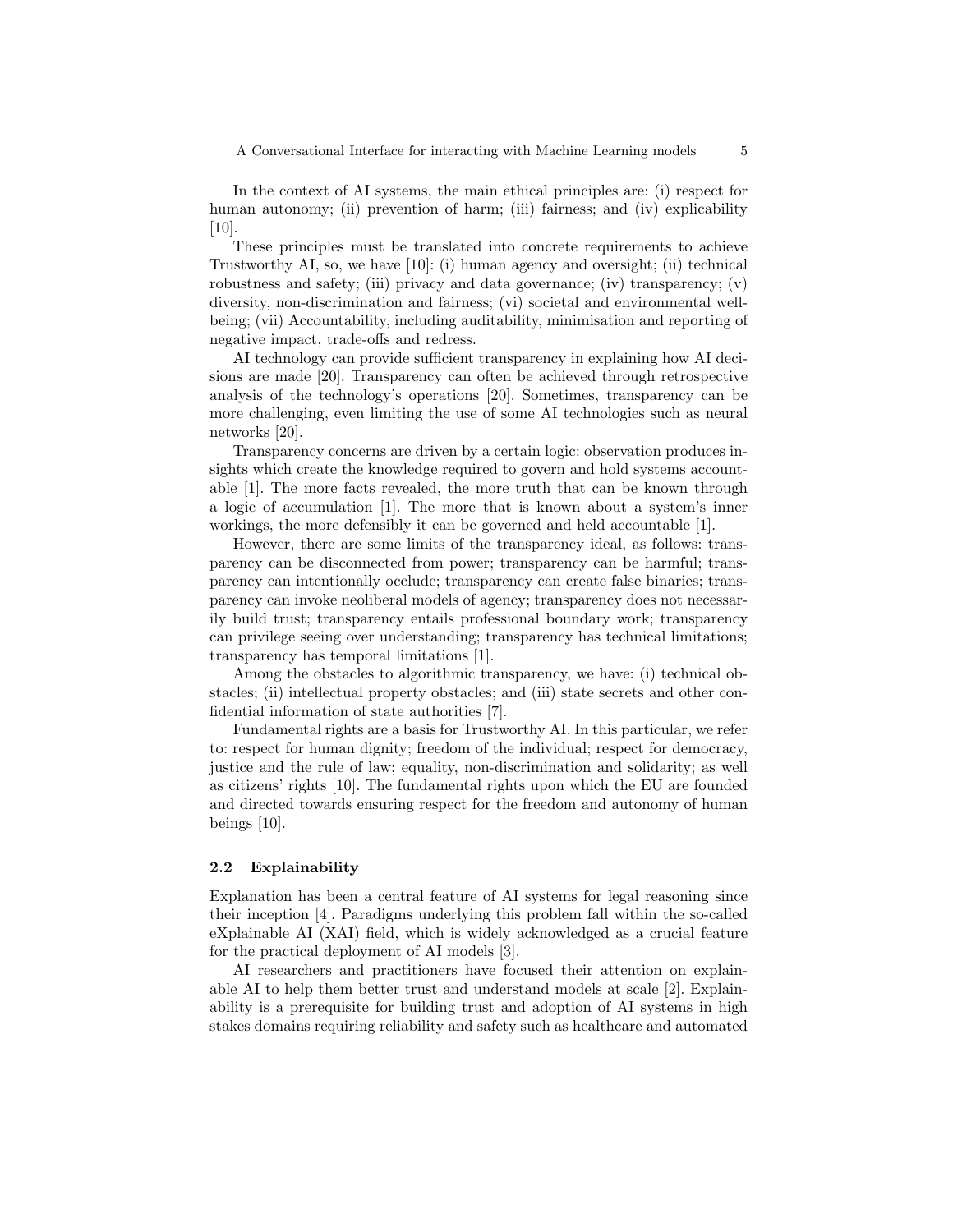transportation, and critical industrial applications with significant economic implications such as predictive maintenance, exploration of natural resources, and climate change modeling [2].

In a legal dispute, there will be two parties and one will win and one will lose, then, losers have a right to an explanation of why their case was unsuccessful [4]. Given such an explanation, the losers may be satisfied and accept the decision, or may consider if there are grounds to appeal [4].

The challenges for the research community include [2]: (i) defining model explainability; (ii) formuating explainability tasks for understanding model behavior and developing solutions for these tasks; and (iii) designing measures for evaluating the performance of models in explainability tasks.

The right to explanation is viewed as a promising mechanism in the broader pursuit by government and industry for accountability and transparency in algorithms, artificial intelligence, robotics, and other automated systems [11].

## 2.3 General Data Protection Regulation

The EU General Data Protection Regulation (GDPR), which comes into force in EU Member States in May 2018, modernizes a European data protection regime that dates back a quarter century [6]. A number of provisions in the GDPR seek to promote a high degree of transparency in the processing of personal data [6].

For example, where personal data are obtained from the data subject, Article  $13(2)(f)$  requires data controllers to provide data subjects with information about "the existence of automated decision making, including profiling and meaningful information about the logic involved, as well as the significance and the envisaged consequences of such processing for the data subject." [6]. The GDPR also introduces an explicit accountability principle that was arguably only implicit in the former Data Protection Directive [6].

The GDPR distinguishes general profiling, decision-making based on profiling and solely automated decision-making about individuals including profiling. "Profiling" is defined in Article 4(4) as "any form of automated processing of personal data consisting of the use of personal data to evaluate certain personal aspects relating to a natural person, in particular, to analyse or predict aspects concerning that natural person's performance at work, economic situation, health, personal preferences, interests, reliability, behaviour, location or movements" [6].

Besides, there are further restrictions where decisions are based on special categories of personal data. Consent might appear to offer a strong mechanism for legitimating automated decision making and profiling [6]. "Consent" is defined as "any freely given, specific, informed and unambiguous indication of a data subject's wishes by which he or she by a clear affirmative action signifies agreement" [6].

Rules of the General Data Protection Regulation on automated decision making in the age of Big Data and to explore how to ensure transparency of such decisions, in particular those taken with the help of algorithms [7].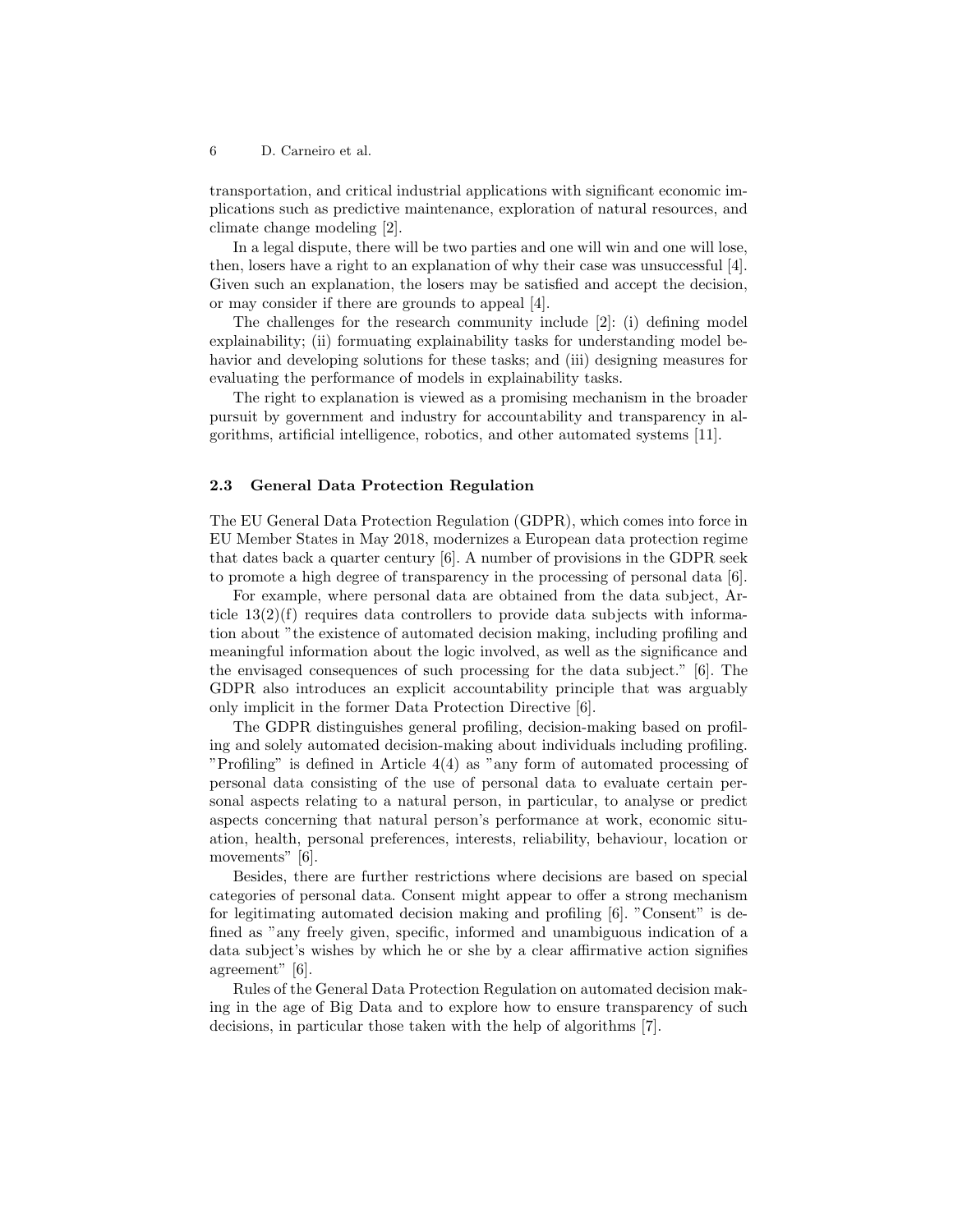The core of data protection law consists of eight principles, which can be summarised as follows [26]: (a) personal data may only be processed lawfully, fairly and transparently; (b) such data may only be collected for a purpose that is specified in advance, and should only be used for purposes that are compatible with the original purpose; (c) organisations should not collect or use more data than necessary; (d) organisations must ensure that such data are sufficiently accurate and up to date; (e) organisations should not store the data for an unreasonably long time; (f) organisations must ensure data security; (g) the organisation that determines the purposes and means for processing (the "controller") is responsible for compliance.

GDPR does not, in its current form, implement a right to explanation, but rather what we term a limited "right to be informed" [11].

# 3 Architecture

In a traditional Machine Learning setting, a user interacts directly with a model to obtain predictions. The main disadvantage of most of current ML models, as already addressed, is the lack of an explanation to accompany the prediction. This makes it harder for a Human to understand the reasons for the prediction, prevents a deeper understanding of the model and of the phenomenon being studied, hides eventual bias and/or prejudice problems, and ultimately decreases the trust of the user in the system.

In this paper we propose a new approach that introduces two key components: a conversational interface and an explainable model (Figure 1). The conversational interface is implemented in the form of a chatbot and constitutes the main point of interaction of the user with the system. The explainable model is a proxy model, that may be very different from the predictive model (the "main" model), that is used to build explanations for the predictions provided by the system. Thus, the user does not interact directly with the predictive model anymore. Instead, it interacts with the chatbot to obtain predictions, which come accompanied by a basic explanation. The user can then interact with the chatbot to drill down into the explanation, obtaining further detail as needed.

Both the predictive and the explainable models interact with the conversational chatbot through a REST API. This abstracts the models' functionality, makes integration easier, and allows for easily swapping the Machine Learning frameworks used (e.g. scikit-learn, H2O) for training models without changing the conversational interface. Methods for training or updating the predictive model are not exposed to the conversational interface as these are intended to be used by a user with a different role (e.g. ML Engineer). To the extent of this paper, a user is thus viewed as the client of the system, who uses it to obtain predictions/explanations for a given context, and who is not necessarily an expert on Machine Learning. The goal is indeed that any user can obtain predictions and explanations just by writing questions in natural language.

From the conversational interface's point of view, the predictive model's API exposes methods for getting predictions for an instance or group of instances, as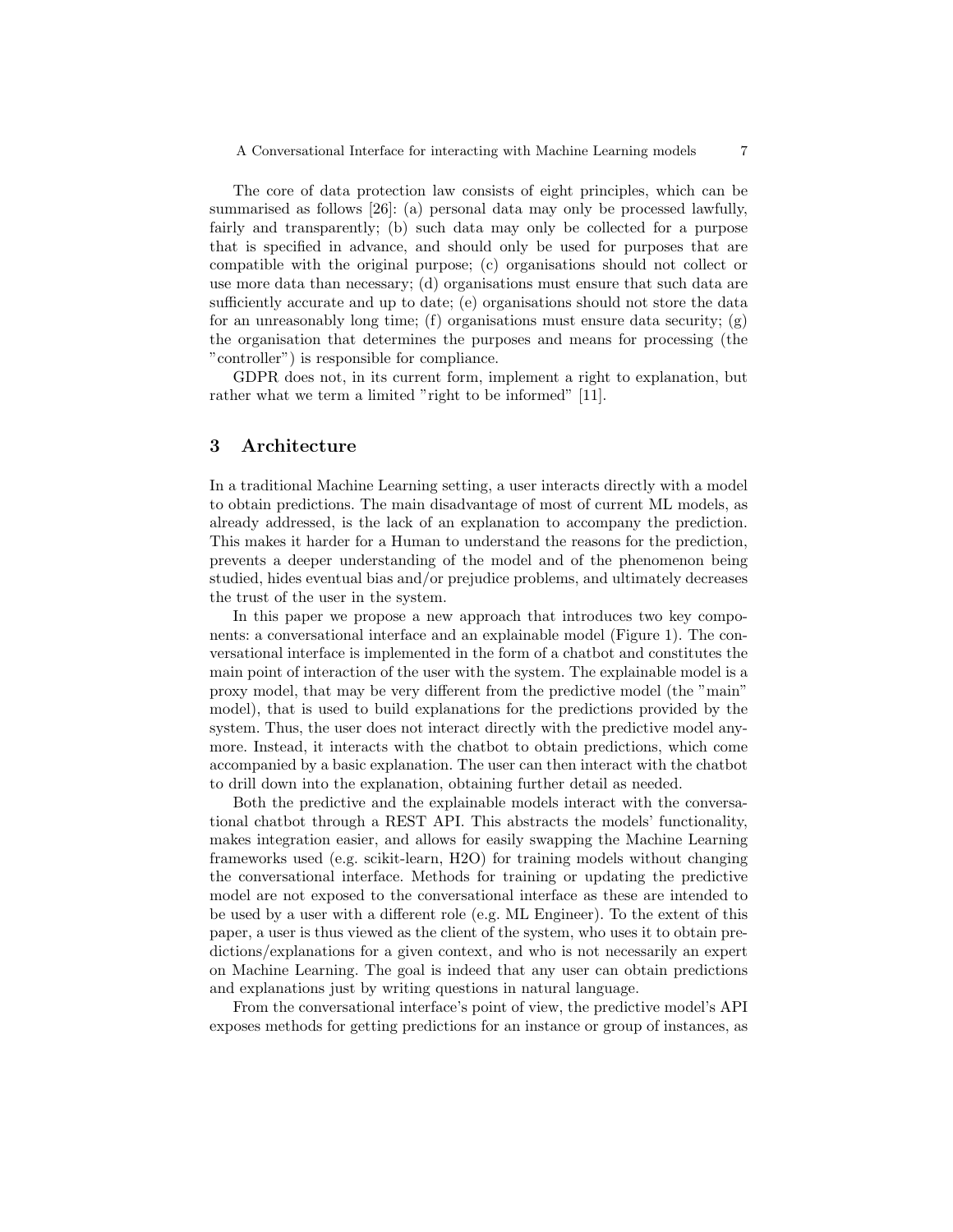8 D. Carneiro et al.



Fig. 1. Architecture of the proposed solution.

well as for getting meta-data about the model (e.g. performance metrics, training date). The explainable model, on the other hand, exposes services for getting explanations, which may include different elements further detailed below (e.g. textual explanations, feature relevance, statistical measures).

In its current form, the user interacts with the conversational interface through a console. In a future version, however, the chatbot will be integrated at the application level (Figure 5). When a value that results from a prediction is shown to the user, a basic explanation will also be shown. Then, the user will be able to open the chatbot by clicking a button, and will be able to interact with it using natural language to drill down on the explanation and obtain additional detail that meets her/his information needs.

The two key elements of the proposed system (i.e. the explainable model and the explainable interface) are further detailed in Sections 3.1 and 4, respectively.

### 3.1 Explainable Proxy Model

The main goal of the explainable model is to provide explanations for the predictions of another model. In that sense, it acts as a proxy model. An explainable model is trained for each predictive model whose predictions need to be explained. That is, the explainable model does not actually explain the predictive model, but rather each of its predictions. Moreover, it can explain predictions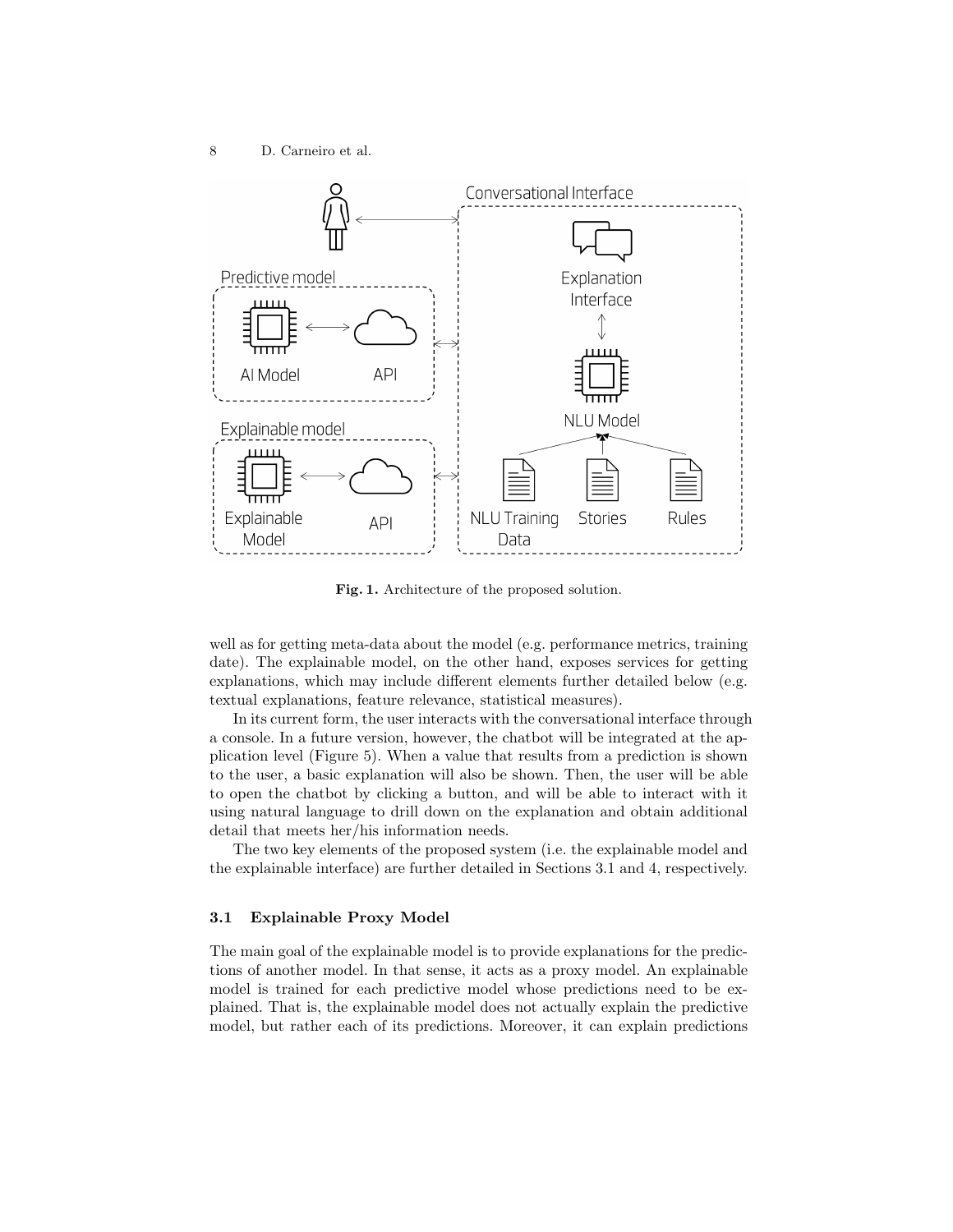A Conversational Interface for interacting with Machine Learning models 9

from any type of model, including black box models, as it is independent of their internal structure.

Types of Explanations The explainable model is trained from a modified version of the CART algorithm [22]. This is a Decision Tree algorithm. In any Decision Tree, each node of the tree contains boolean rules about the observations (e.g. if feature X is greater than  $y$ ) and each leaf contains the result of the prediction for a given path in the tree. While the tree is being built, the training set is increasingly split at each node, leading to smaller and better grouped subsets of the data. This splitting process ends when one or more stopping criteria are met, which may include a minimum size of the split or a minimum degree of variance/purity.

In this context, variance denotes how much the values for the dependent variable of a split are spread around their mean value, in regression tasks. Purity, on the other hand, considers the relative frequency of classes. If all classes have roughly the same frequency, the node is deemed "impure". The Gini index is used in the CART algorithm to measure impurity [14]. In terms of decision-making, an impure node (or one with high variance) represents a low level of confidence. That is, the tree provides a prediction but one that is based on data that does not have a clear tendency.

The relationship between the outcome  $y$  of a Decision Tree and a given feature x can be described by Formula  $1\vert 17\vert$ . Each instance of the training set is attributed to a single leaf node (subset  $R_m$ ).  $I\{x \in R_m\}$  is a function that returns 1 if  $x$  is in the subset  $R_m$  or 0 otherwise. In a regression problem the predicted outcome  $\hat{y} = c_l$  of a leaf node  $R_1$  is given by the average value of the instances in that node.

$$
\widehat{y} = \widehat{f}(x) = \sum_{m=1}^{M} c_m I\{x \in R_m\}
$$
\n(1)

Given this, it can be stated that a Decision Tree is naturally explainable from its internal structure. That is, when one travels down the tree in order to make a prediction, one can look at the nodes and their thresholds and build an explanation based on the features traversed and their values. However, this may be difficult for a Human user when trees are very complex, either in terms of depth or number of features. Moreover, there is much more information that can be generated, namely of statistical nature, that is implicit during the training of the tree and that may be useful for supporting Human decision processes. This section describes all the elements that are generated by the explainable model, and how they can be used to generate explanations.

Explainable elements are generated as the tree is being built, i.e., whenever a new split is created, and are stored in the tree's internal structure, in the form of json objects (one for each node or leaf). These objects can then be accessed, when traversing the tree for making predictions, and used to build explanations.

The following listing details the explainable elements that are stored in each node or leaf: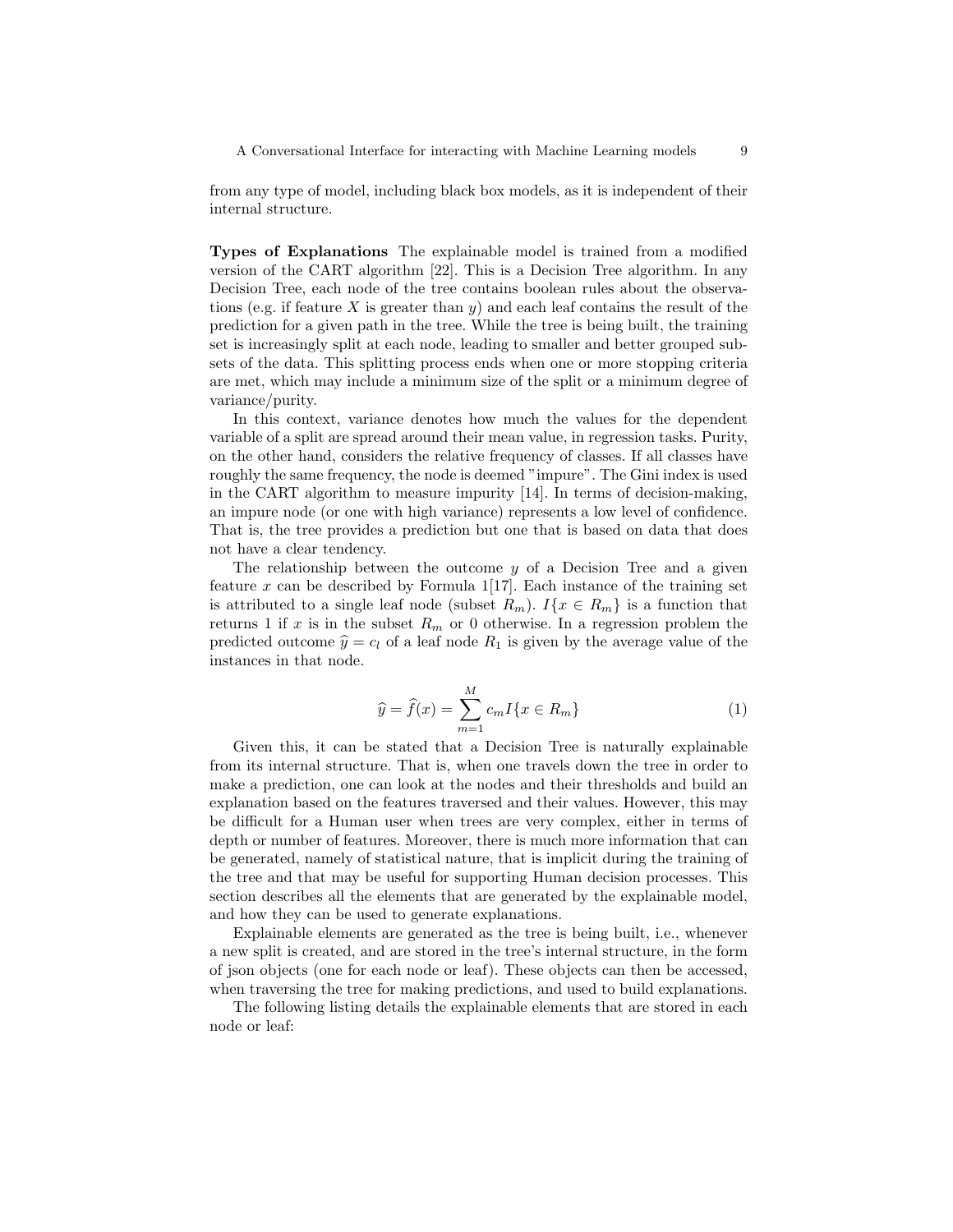- 10 D. Carneiro et al.
- The name of the feature on which the split was made, the threshold (value), and the type of condition (e.g.  $>$ ,  $>$  or ==) (e.g.  $X > 5$ ). This element is not generated for leafs;
- The prediction  $\hat{y}$  based on the split (either the average or the most frequent value, depending on the type problem), although this is generally not used since the prediction is given by the predictor model;
- Measures of confidence, based on the dispersion/purity of the split (e.g. variance, standard deviation, Gini index): the lower the dispersion or the higher the purity, the higher the confidence on the decision is;
- A measure of support, based on the number or percentage of instance in the split;
- An index of all the instances in the split;

These elements can then be used to build different explanations. The simplest one is to build a string, in natural language, that explains a given decision based on the features and their values. For instance, "The prediction is y because X is greater than  $a$  and  $Z$  is equal to 'bcd'". This string is built by traversing the tree, accessing the features, conditions and values in each node, and concatenating them to build the string in an appropriate format and language. A pagination mechanism is implemented so that the user can control the depth of the explanation. For instance, the initial explanation may be based on the first 3 levels of the tree, and afterwards the user may request additional levels until the end of the explanation is reached (the leaf in the tree).

This also provides the user with a sense of feature relevance: the features that are mentioned first are relatively more important than the ones that come next. Moreover, a feature that is not used in an explanation tells the user that that feature is not significant for the decision-making process.

Every prediction also comes with measures of confidence and support. That is, the user is always provided with the number of instances (and its percentage) on which the explanation is being based, and the dispersion and purity metrics of the last node used for building the explanation.

In some of the levels, these strings may come with a warning that states something like: "But the prediction would be z if the value of X changed by  $a$ ", in which a may be a positive or negative number, or a label (in which case the text reads " $\ldots$  if the value of X was  $a$ "). This happens when the value for a given feature is very close to the threshold value and the prediction would change if that threshold value was crossed. Essentially, this aims to provide the user with a metric for risk assessment, in the sense that a small variation in a given feature would significantly change the prediction, so a decision taken under these conditions may be more risky.

These warning messages, that are intertwined in the explanation, are also one of the ways for the user to perform counterfactual analyses in the sense that they provide the user with a notion of "what would happen" if one of the facts changed. The user can also explicitly do a counterfactual analysis by asking the chatbot questions such as "What would happen if the value of  $X$  was  $a$ ?". In these cases, the tree will be traversed using the case provided by the user (which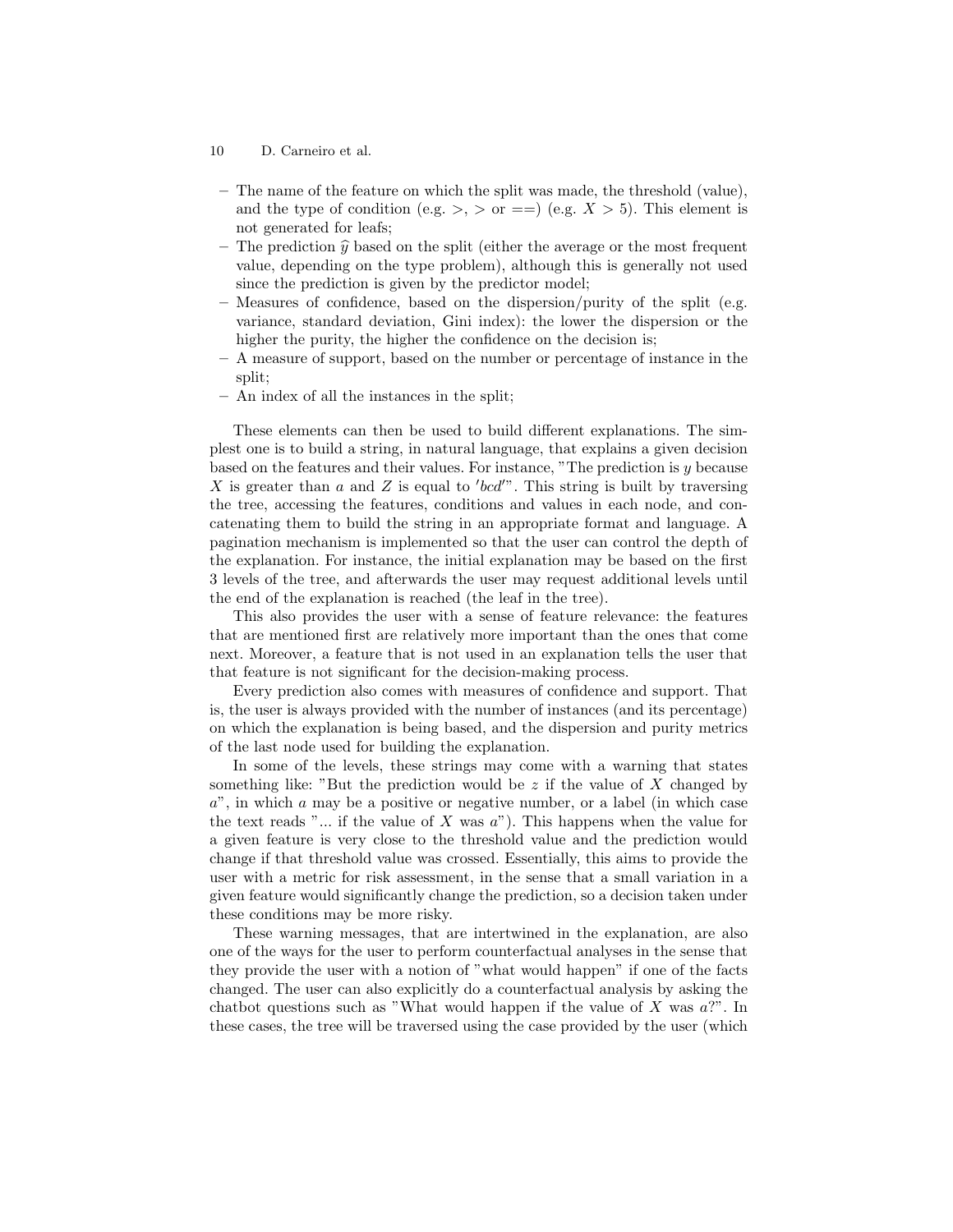is a modified or entirely new instance of data) and provide an explanation for that scenario (along with a prediction by the predictor model). Thus, explanations become interactive and the user can create or simulate "what-if" scenarios and gain a notion of how the predictions would change if the data changed.

Finally, another useful explanation is built by using the index of instances in the stopping node. Essentially, this allows to present the user with a list of past similar cases or instances. That is, the user can look at past similar cases and analyze some of them to have a better notion of what happened in the past. In an Audit scenario, this means that the user is looking into past cases audited by himself or other Auditors, into its characteristics and the outcome, and that can be used as a form of precedent, to help justify his current decisions. Instances can be sorted by different criteria, including date and similarity to the current instance being predicted. Similarity is calculated based on a weighted sum of differences, given by the euclidean distance for numerical variables and by the cosine similarity for the vector of nominal data (if any).

All these explanations are dependent on the pagination mechanism, that is, how deep the user wants to drill in the explanation. As the user moves down in the explanations, splits become smaller (lower support) but confidence increases. It is up to the user to decide how far down to travel: an early stop may lead to a more general explanation (with a tendency to high support and low confidence), while going further down will lead to low support but high confidence.

Building the Explainable Model The process of creating an instance of the explainable model is dependent on whether or not there is access to the data that were originally used to train the predictive model. If the original dataset is public and accessible, the process followed is the one detailed in Figure 2.

In this case this is a very straightforward process in which our modified version of the CART algorithm is trained on the dataset. This results in the Decision Tree that is used as the explainable model. The use then gets the predictions from the predictor model (eventually through the explanation interface), and the explanations from the explainable model, through the explanation interface.

If, on the other hand, the original dataset is not available, for instance due to proprietary or privacy issues, the process detailed in Figure 3 is followed. In this case there are some preliminary steps. First, the input to the process is no longer the original dataset but meta-data describing the original dataset. This meta-data includes the names of the features, their type, and their domains.

Based on this meta-data we create random instances of data. These instances are then submitted to the predictive model, for classification. The output provided by the model (predictions) is then added to the random input, thus constituting a Synthetic Dataset. The idea is that this dataset resembles, to the extent possible, the original dataset that was used to train the predictor model. This synthetic dataset is then used to train the explainable model, and the rest of the process is the same as the previous one.

In any case, whether there is access to the original data or not, this process produces a Decision Tree model that can be used to explain the predictions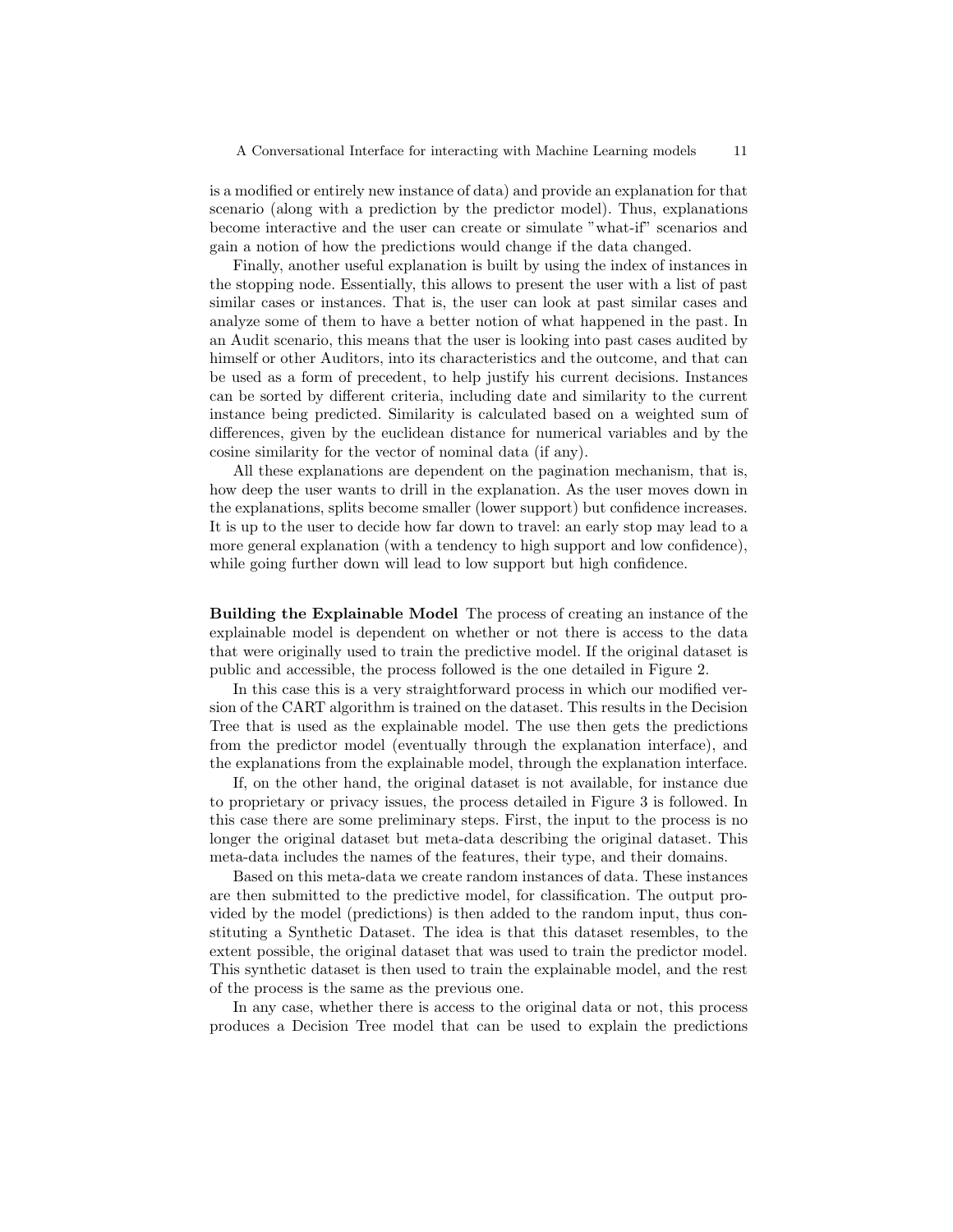12 D. Carneiro et al.



Fig. 2. Process followed for training an instance of the explicable model when the original dataset is accessible.

of any another model, independently of its internal structure. The explainable interface then interacts with this model to provide the user with Human-friendly interactive explanations.

#### 3.2 Explainable Interface

The Explainable Interface was implemented in the form of a chatbot, so that the user can interact with it in a natural manner, using her/his own language. Specifically, the chatbot was implemented in Rasa, an open source machine learning framework for automated text and voice-based conversations.

There are two main components in the chatbot. The first is the NLU (Natural Language Understanding model) and the second is the conversational interface itself, that interprets the current context of a conversation and decides the next action in the conversation.

The main goal of the NLU model is to extract structured information from user messages, which are written in natural language. This includes generally two main aspects: user intent (i.e. what is the user's goal with a given message) and entity extraction (i.e. specific words that have meaning in a given conversation). Based on these two elements, the chatbot will then retrieve a response in order to continue the conversation.

The NLU model is trained based on the NLU training data. Training data consists of sample sentences, similar to those that the user would do, categorized by the corresponding intent. For instance, the sentences "Until next time!" and "Thank you for your help." could be associated to an intent called "goodbye". Responses are defined in very much the same way, by providing samples of utterances that could be used in a given point in the conversation.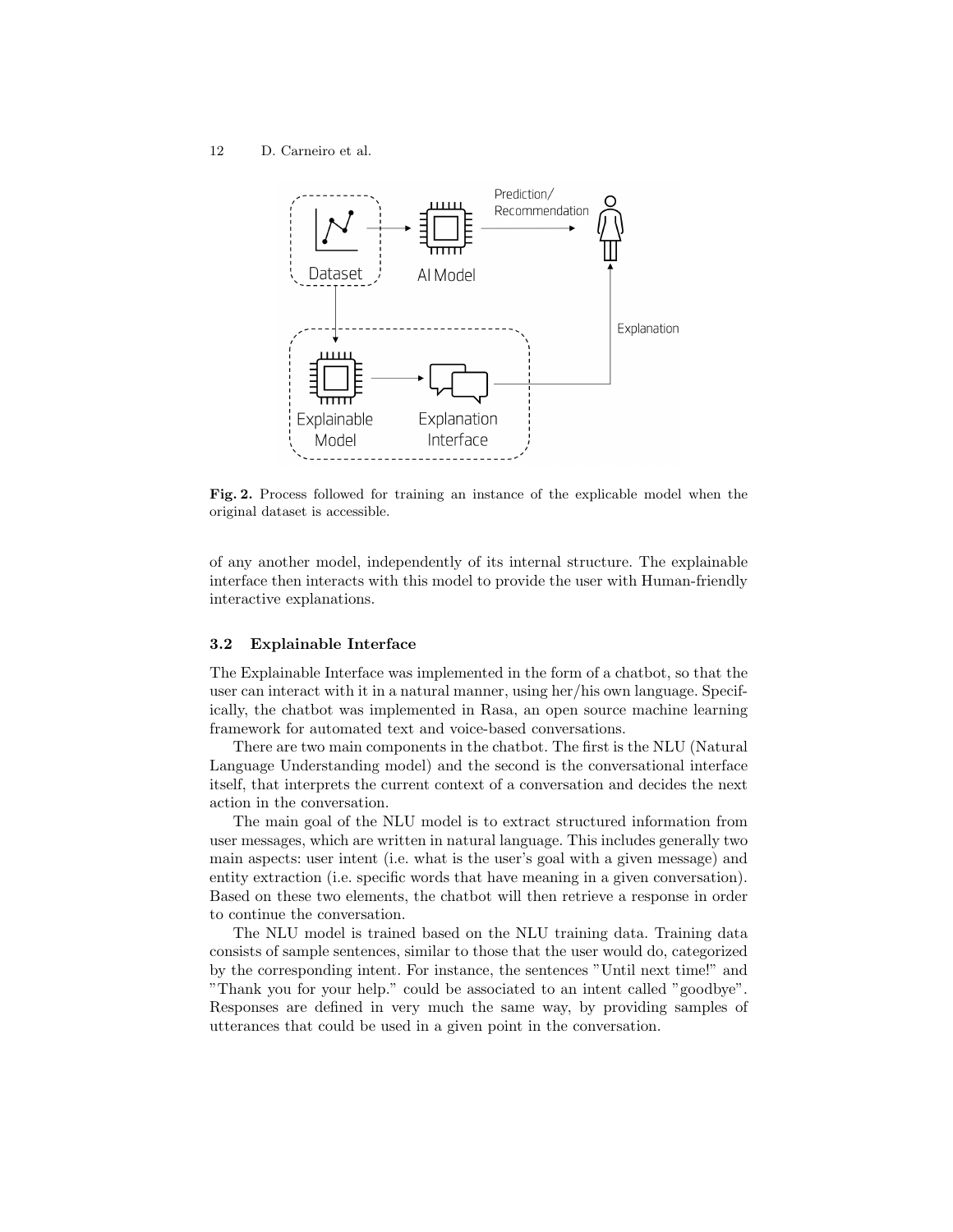

Fig. 3. Process followed for training an instance of the explicable model when the original dataset is not accessible.

Entities can be defined using regular expressions or, alternatively, by training a ML model. Entities are defined bearing in mind the concepts or information that the user would need to accomplish a given goal. For instance, in the utterance "Show me the 3 most similar cases", the chatbot would need to detect the intent "view past cases", and parse the number "3" as an entity, so that it could ask the API for the 3 cases most similar to the current one, to be shown to the user.

It is also possible to specify Stories. Stories are a type of training data as well, used to train the model that decides how the dialogue is message. That is, at a given point in the conversation, what should the next action be? How should the conversation develop? Stories are defined using sequences of intents and actions. Their main goal is to have conversational models that generalize better to unseen conversation paths.

Finally, Rules are similar to Stories in the sense that they are also constituted by intents and actions, but they are generally shorter and they are strict. That is, they will always follow the same path. Thus, conversations based on Rules are unable to generalize in the same way that those based on Stories do.

# 4 An application to Tax Fraud Detection

The approach described thus far in this paper is independent of the domain of application and of the predictive model used. Nevertheless, explanations always make reference to the domain by being mostly based on the features. In that sense, they are easily interpreted by Human experts.

We now describe a use-case of the proposed approach, that inspired it. This is an application in the domain of financial fraud detection, in the context of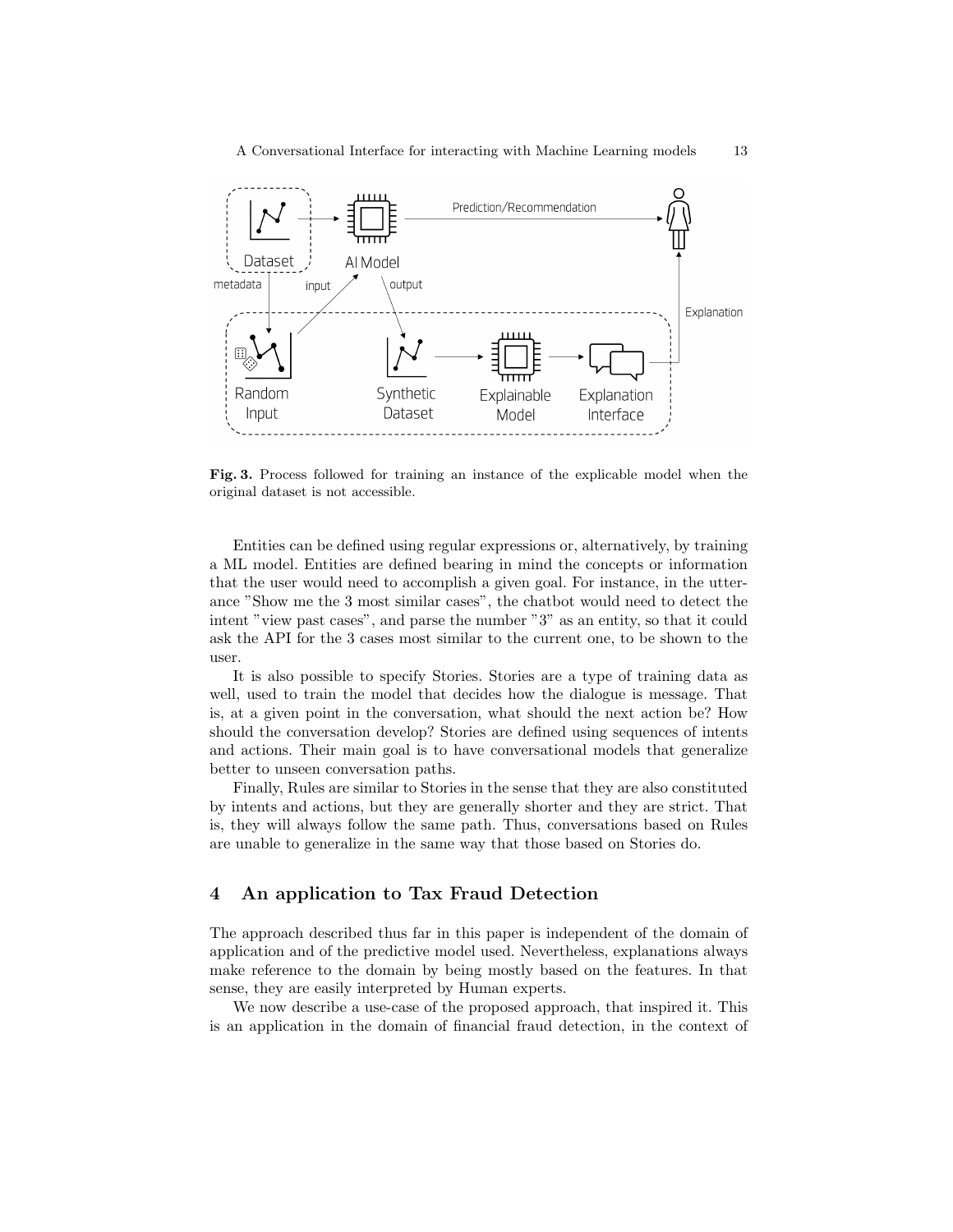the Neurat funded project (31/SI/2017 - 39900). The main goal of the Neurat project is to build a cooperative system in which Machine Learning models and Human experts work together to increase the efficiency of tax audit and fraud detection processes.

The project tackles two main challenges. First, it seeks to improve a previously existing rule-based audit tool. This rule-based tool has the disadvantage of producing many false positives, often very similar between them. Auditors must go through all of them, labeling them appropriately, which becomes very repetitive and time-consuming.

The main goal is thus to implement a ML-based approach, that can learn from the feedback and interactions of the Auditors. However, the use of Machine Learning, and in particular of supervised methods, requires vast amounts of labeled data. This is the second challenge that is being tackled by the Neurat project.

The problem is that data can only be labeled by Human experts (Auditors) and, in this case, it comes at a high cost: auditors must undergo extensive training and their time is very limited in face of all the instances they must audit. As a consequence, they are able to review only a small portion of the instances, usually by sampling, and thus contribute only with a small amount of labeled data.

To deal with these challenges, an Active Learning (AL) approach [21] is being followed to implement the Neurat project (Figure 4). Generally, AL approaches aim to make ML less expensive by reducing the need for labeled data. To achieve this, a so-called *Oracle*, which may be a Human expert or some automated artifact, is included in a cycle in which a ML model is improving over time by training and re-training on a growing pool of labeled data.

However, we introduce two major changes to the "traditional" AL process (Figure 1). First, we consider a pool of models rather than a single model [19]. New models are trained and added to the pool, which constitute a voting/averaging ensemble whose weights are continuously optimized by a Genetic Algorithm. Over time, models with a smaller weight are removed from the ensemble. This allows the system to converge while using relatively simple models, trained with partial data, instead of a very large and complex one, that would be very-hard to re-train. Moreover, we deal with multiple ML problems simultaneously. For instance, ML models are used to predict the risk of fraud, as well as to predict the value of user-defined features. That is, high-level or abstract features, that are not extracted from the raw data, but are instead provided by the Auditors. Since these cannot be derived from the raw data, they are predicted (and explained) by specifically trained models once there is enough data.

Secondly, we add another input to the Oracle, which in this case is the Human auditor. The auditor has access to the selected instance  $i$ , which is now accompanied by a prediction  $p$  and an explanation  $e$ . Now, when the auditor receives the instance to label (that is, when the auditor performs an audit action), he also receives the label proposed by the system as well as an intelligible expla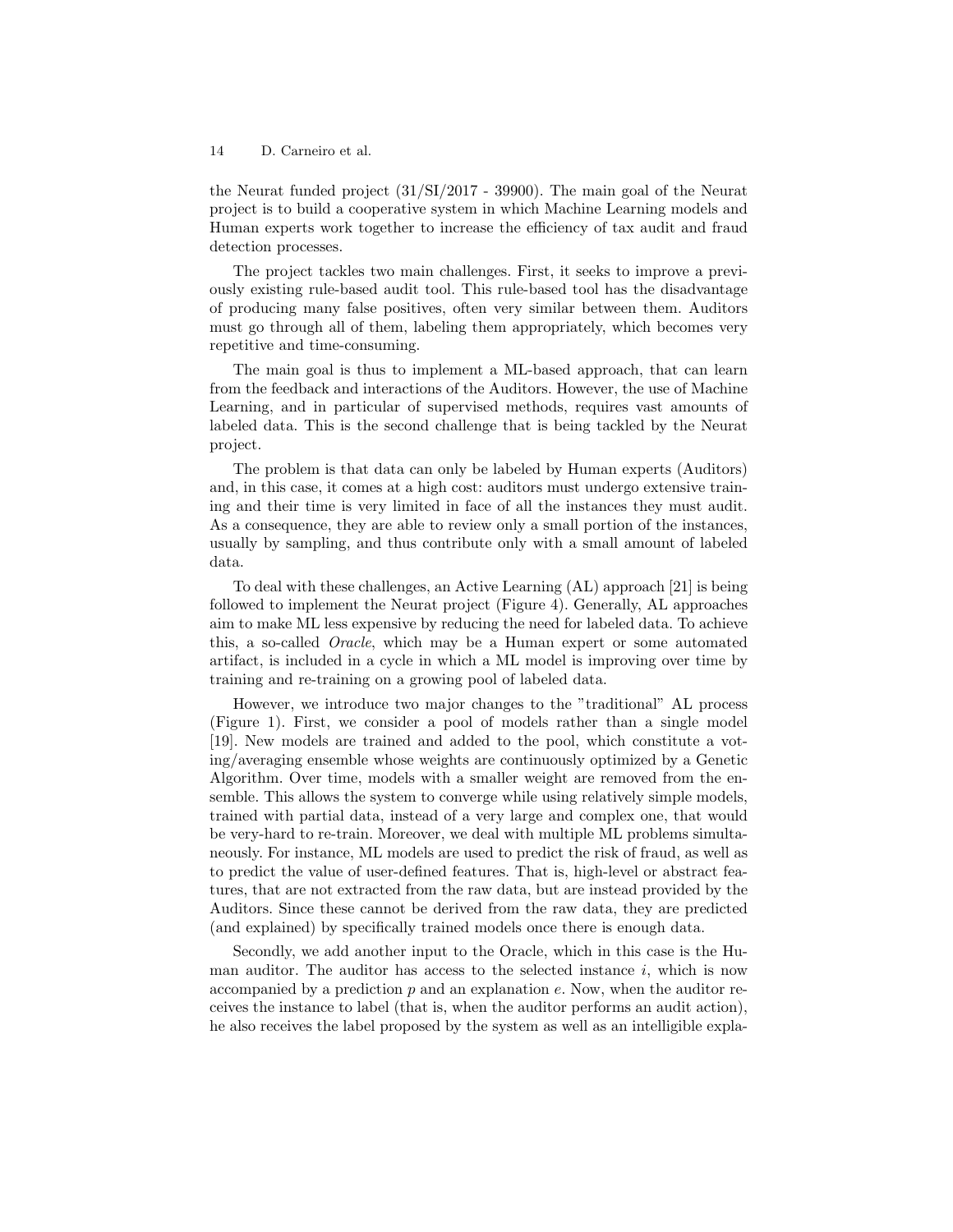nation for it, tailored for this specific domain. This applies to several features, including fraud risk and the previously-described user-defined features.



Fig. 4. High-level view of the Neurat system: the chatbot is placed between the model pool and the auditor.

The explainable interface that is now being implemented is placed between the model pool and the Auditor. That is, it will be used whenever the auditor requires a prediction from the system, which will now come with an explanation. The Auditor interacts with the audit system through an interface similar to that of Figure 5. The difference is that this UI is used for demonstration purposes as well as for validation, so it has additional debugging information and actions. In any case, the Auditor has a list of instances to audit, which he can analyze in detail by clicking in one, having access to more information. For each instance, the system provides suggestions regarding the risk of fraud and the values for the user-defined features, based on the ML models. The Auditor can then interact with the chatbot to request and refine explanations. The auditor does any changes deemed necessary and then saves them, marking the case as validated by a Human user. When this is done, all its data is moved to the labeled dataset and can be used as additional training data from now on.

We believe that the integration of this explanatory interface in applications such as this will contribute to increased transparency and trust in ML systems by Human users, especially due to its interactive nature and the use of a mostly symbolic approach based on domain-relevant features.

# 5 Conclusions

As AI-based applications gain increased relevance and control over our day-today living, so too must their level of responsibility and scrutiny grow. Legal or Ethical requirements mandate that automated decisions are transparent, interpretable, fair and trustworthy. However, this is often easier said than done.

Currently, one of the main issues stems from the use of the so-called black box models: models that are so complex or intricate that they become virtually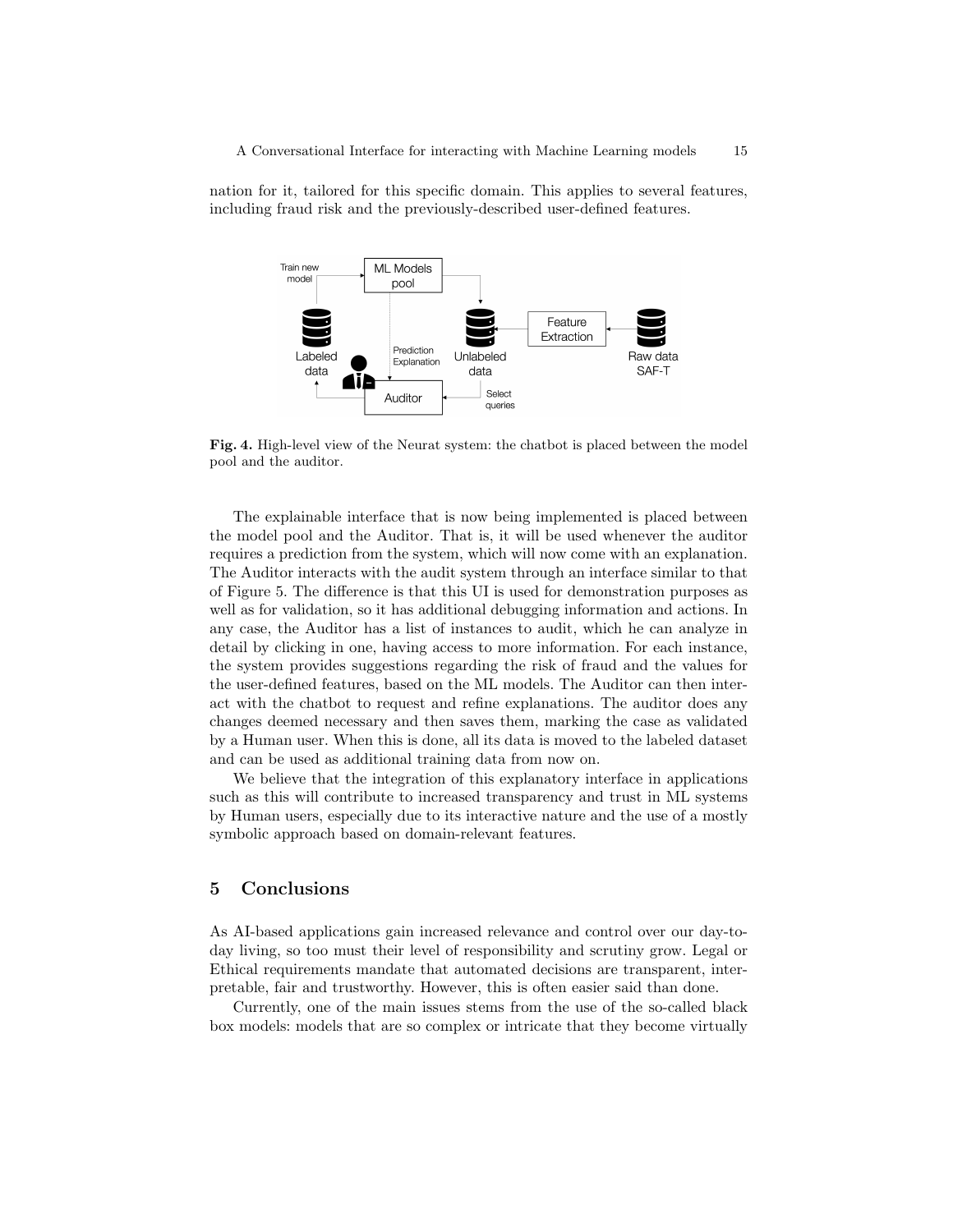| Neurat<br>Findings                                                                             |            |                                                   |              | <b>Train Model</b>    | <b>Update Predictions</b> | <b>Reset Database</b> |  |
|------------------------------------------------------------------------------------------------|------------|---------------------------------------------------|--------------|-----------------------|---------------------------|-----------------------|--|
| Filter By                                                                                      |            |                                                   |              |                       |                           |                       |  |
| ID                                                                                             | Accuracy   |                                                   | Reference    |                       | <b>Accuracy Source</b>    |                       |  |
| From<br>To                                                                                     | From<br>To | Value<br>$\checkmark$                             |              | Value<br>Prediction ~ |                           |                       |  |
|                                                                                                |            |                                                   |              |                       |                           | Apply<br>Reset        |  |
| ID<br>Description                                                                              |            | Reference<br>Type                                 | Verification | <b>Real Value</b>     | Prediction                |                       |  |
| Finding 235<br>Comerciais - Coerência do cálculo do valor da linha (Qt*Punit = total da linha) |            | Saft::Reports::TaxonomyComparison<br>RulesFinding | Not Verified | 9                     | No prediction             | Analyze Finding       |  |
| Finding 236<br>Comerciais - Coerência do cálculo do valor da linha (Qt*Punit = total da linha) |            | Saft::Reports::TaxonomyComparison<br>RulesFinding | Not Verified | 9                     | No prediction             | Analyze Finding       |  |
| Finding 237<br>Comerciais - Coerência do cálculo do valor da linha (Qt*Punit = total da linha) |            | Saft: Invoicel ine<br>RulesFinding                | Not Verified | $\mathbf{9}$          | No prediction             | Analyze Finding       |  |
| Finding 238<br>Comerciais - Coerência do cálculo do valor da linha (Qt*Punit = total da linha) |            | Saft::Reports::TaxonomyComparison<br>RulesFinding | Not Verified | 9                     | No prediction             | Analyze Finding       |  |
| Finding 239<br>Comerciais - Coerência do cálculo do valor da linha (Qt*Punit = total da linha) |            | Saft::Reports::TaxonomyComparison<br>RulesFinding | Not Verified | 9                     | No prediction             | Analyze Finding       |  |

Fig. 5. Main UI used by the auditor to access the list of instances to audit, and provide feedback.

impossible to explain in a way that a Human can understand not only a particular decision but the behavior of the model itself. Deep Learning models are probably the best examples of this.

The main problem when we do not understand how a model behaves, is that it becomes unpredictable. For instance, we cannot fathom what the behavior of the model will be when exposed to unseen instances of data. This is particularly worrying in critical domains, in which the lives of Human beings depend on the decisions of models.

The need to devise more Human-friendly models is thus evident. Models that are naturally easier to explain, such as Decision Trees, do exist. However, they generally tend to have lower accuracy. There is thus a trade-off between how good a model is at making predictions, and how good it is at explaining them.

In this paper we proposed an approach for trying to have the best of two worlds. On the one hand, we still use the accurate original model for making predictions. On the other hand, we use a secondary explainable model that is responsible for generating several explainable elements, that can then be used to construct a wide range of Human-readable explanations. Moreover, this system can be used even if there is no access to the original dataset, either due to privacy concerns, to the data being proprietary, or to any other reason.

Finally, we use a conversational interface to provide access to the explanations, so that the user can actually interact with the model, ask it questions, get explanations, refine those explanations at will by drilling up or down, simulate scenarios for counterfactual and what-if analyses, among others.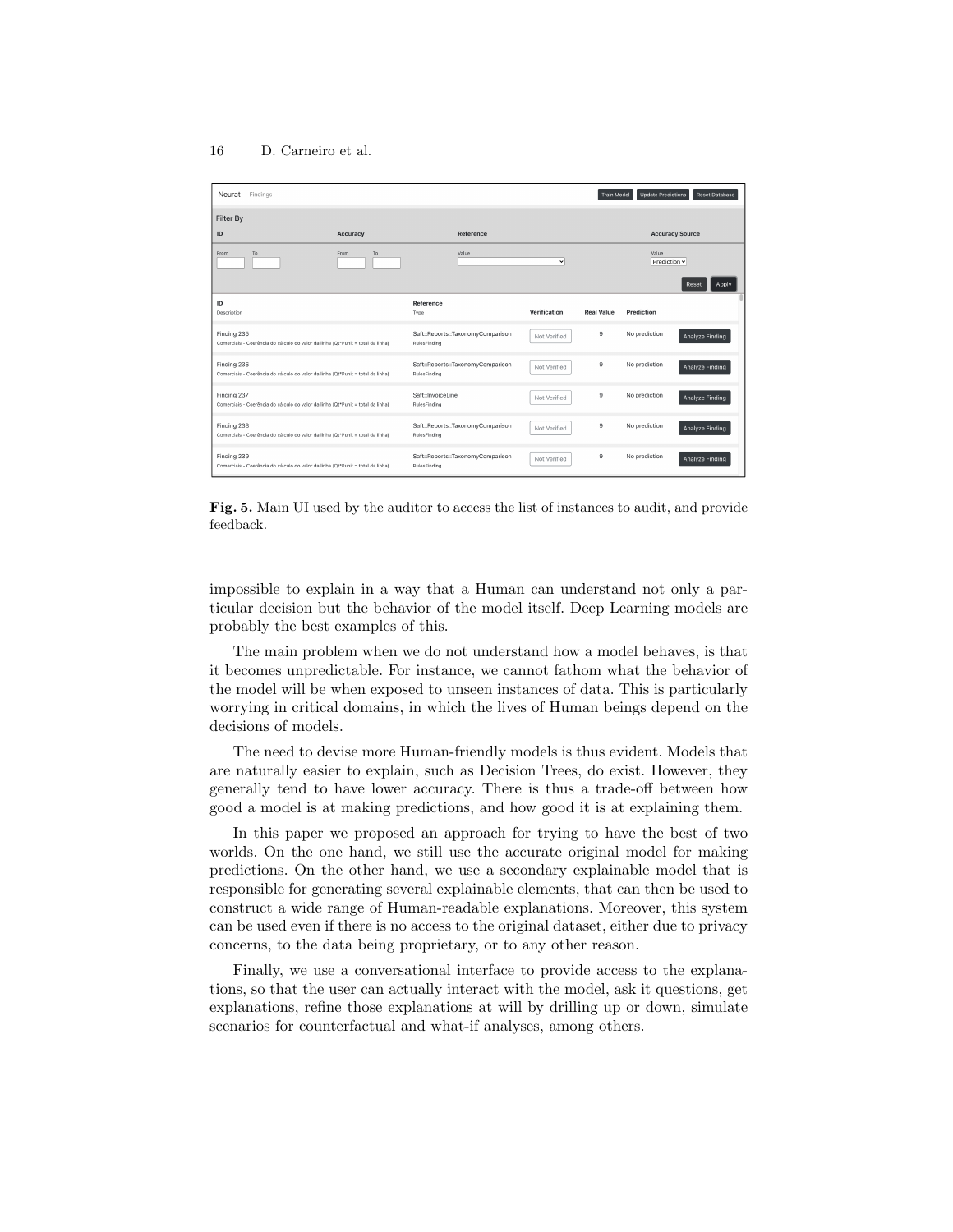All in all, we believe that this kind of systems may significantly improve the transparency of ML applications, and consequently the trust that Human decision-makers place on them.

# 6 Acknowledgments

This work was supported by the Northern Regional Operational Program, Portugal 2020 and European Union, trough European Regional Development Fund (ERDF) in the scope of project number 39900 - 31/SI/2017, and by FCT - Fundação para a Ciência e a Tecnologia, through project UIDB/04728/2020.

## References

- 1. Ananny, M., Crawford, K.: Seeing without knowing: Limitations of the transparency ideal and its application to algorithmic accountability. new media & society 20(3), 973–989 (2018)
- 2. Antwarg, L., Miller, R.M., Shapira, B., Rokach, L.: Explaining anomalies detected by autoencoders using shap. arXiv preprint arXiv:1903.02407 (2019)
- 3. Arrieta, A.B., Díaz-Rodríguez, N., Del Ser, J., Bennetot, A., Tabik, S., Barbado, A., García, S., Gil-López, S., Molina, D., Benjamins, R., et al.: Explainable artificial intelligence (xai): Concepts, taxonomies, opportunities and challenges toward responsible ai. Information Fusion 58, 82–115 (2020)
- 4. Atkinson, K., Bench-Capon, T., Bollegala, D.: Explanation in ai and law: Past, present and future. Artificial Intelligence p. 103387 (2020)
- 5. Bertino, E., Kundu, A., Sura, Z.: Data transparency with blockchain and ai ethics. Journal of Data and Information Quality (JDIQ) 11(4), 1–8 (2019)
- 6. Blacklaws, C.: Algorithms: transparency and accountability. Philosophical Transactions of the Royal Society A: Mathematical, Physical and Engineering Sciences 376(2128), 20170351 (2018)
- 7. Brkan, M.: Ai-supported decision-making under the general data protection regulation. In: Proceedings of the 16th edition of the International Conference on Articial Intelligence and Law. pp. 3–8 (2017)
- 8. Buiten, M.C.: Towards intelligent regulation of artificial intelligence. European Journal of Risk Regulation  $10(1)$ ,  $41-59$  (2019)
- 9. Campolo, A., Crawford, K.: Enchanted determinism: Power without responsibility in artificial intelligence. Engaging Science, Technology, and Society 6, 1–19 (2020)
- 10. Comission, E.: Ethics Guidelines for Thrustworthy AI. Tech. rep., European Comission (04 2019)
- 11. Goodman, B., Flaxman, S.: European union regulations on algorithmic decisionmaking and a "right to explanation". AI magazine  $38(3)$ , 50–57 (2017)
- 12. Grigorescu, S., Trasnea, B., Cocias, T., Macesanu, G.: A survey of deep learning techniques for autonomous driving. Journal of Field Robotics 37(3), 362–386 (2020)
- 13. Hong, J.W., Choi, S., Williams, D.: Sexist ai: An experiment integrating casa and elm. International Journal of Human–Computer Interaction 36(20), 1928–1941 (2020)
- 14. Lerman, R.I., Yitzhaki, S.: A note on the calculation and interpretation of the gini index. Economics Letters 15(3-4), 363–368 (1984)